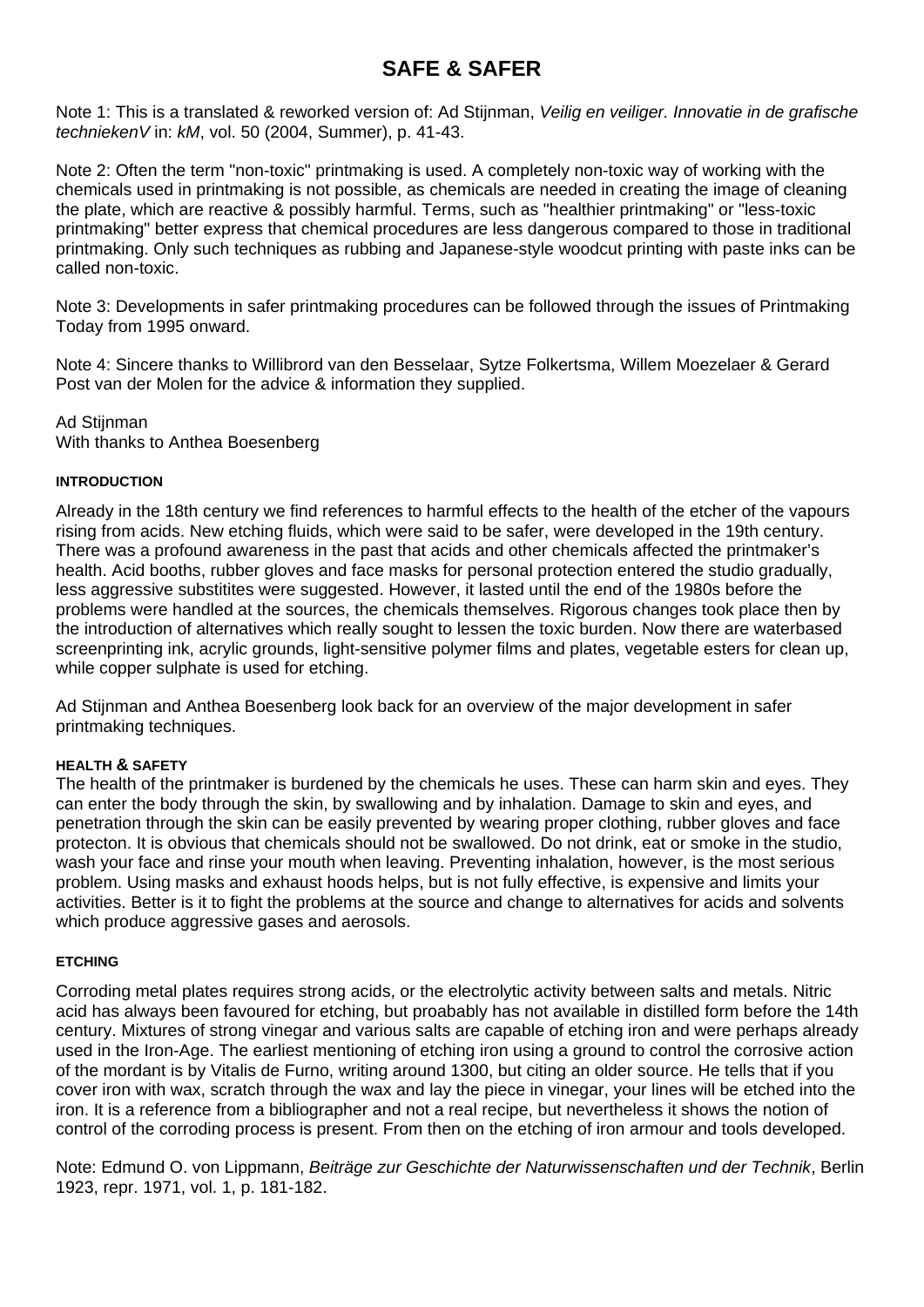The Augsburg armourer Daniel Hopfer can be credited for the invention of etching iron printing plates as an alternative for engaving copperplates shortly after 1500. Iron, however, had two drawbacks: it was too hard for additional engraving and the plates rusted. Both were overcome by the Italian Marcantonio Raimondi and the Dutchman Lucas van Leyden who independently invented the etching of copperplates between 1515-1520. Their knowledge spread and became the standard intaglio printmaking technique after 1540.

Note: Ad Stijnman, *Lucas van Leyden and etching*, in: *Print Quarterly*, vol. 5 (1988), nr. 3 (Sep.), p. 256- 257. David Landau, Peter Parshall, *The Renaissance Print* 1470-1550, New Haven, London 1994, p. 264- 265.

## **NITRIC ACID**

What mordants they used is not described, but copper was etched with either nitric acid or a mixture of salts in strong vinegar only until the mid-19th century. It was known that etching was unhealthy. François Tiquet published a treatise with all kinds of art recipes in Antwerp in 1741. He describes the making of an etching for ladies of higher classes and also considers about their health: "And because the smell of the strong water may incommodate the Ladies, who as a pastime would like to engrave something themselves, they could have the strong water poured on by a house servant, and furthermore have windows and doors opened so that fresh air can come in."

Note: Tiquet, F., *Korte onderrigting en leer, van zeer fraaye geheymen*, Antwerpen 1741, p. 89.

## **ALTERNATIVES**

The search for alternatives for the unhealthy nitric acid started in the 19th century. Karl Urban Keller describes in 1815 that, because of "the unhealthy acid" he went looking for other techniques. He developed a mechanical way of roughening plates with gritty matter.

Note: Keller, K.U., *Neue bisher noch unbekannte Art, den Tusch in Kupfer nachzuahmen, ohne irgend ein Aezmittel*, Stuttgart 1815, p. 6.

Of course he was right that the best way of avoiding unhealthy vapours is changing to mechanical means of working the plate, and scratching or roughening a printing plate has been invented again and again through the ages. But etching is attractive to printmakers and a lot of alternatives have been recommended in the 19th century, such as Dutch mordant, ferric chloride, copper sulphate & electrolytic etching.

#### **DUTCH MORDANT**

The German chemists Schwarz and Böhme published an article about etching of copper with a mixture of hydrochloric acid and potassium chlorate in water in 1848. This etching liquid was developed to corrode copper more regularly than nitric acid did, but they also remark that "the weak chlorine smell is not as unpleasant as the vapours coming from nitric acid".

Note: Schwarz, H., Böhme, R., "Neues Verfahren in Kupfer und Stahl zu", in: *Polytechnisches Journal 29* (1848), Bd. 109, pp. 313-314.

The avant guarde of 19th-century British etchers adopted this mordant, starting with Seymour Haden, because it was "not so disagreeable in odour as the old one". Mistakenly thinking it was used in Holland before, they called it "Dutch mordant", while actually "Dutch" should be read as "Deutsch", or German. When Hamerton says that the vapours rising from Dutch Mordant are less disagreeable, then it is only as far as the smell he observed. In mixing and etching with it chlorine gas is produced which is highly toxic.

Note: P.G. Hamerton, *The etcher's handbook*, 3rd ed., London, Boston (USA) 1881, p. 31.

#### **FERRIC CHLORIDE**

English William Fox Talbot, pioneer of photography, worried about the fading of his earliest photographic impressions. It is now understood that this was due to incomplete fixation. Fox Talbot wanted to solve this problem by making printing plates with the help of his negatives and print them with ink, because black printing ink does not discolour. He developed "Photoglyphic engraving", the forerunner of helio-engraving, in 1852. Six years later he patented an improved version in which he etched copper plates with ferric chloride, being safer than nitric acid: "it quickly effects an etching, and does this without disengaging bubbles of gas, or causing any smell, for which reason it is much more convenient to use than aquafortis (nitric acid)".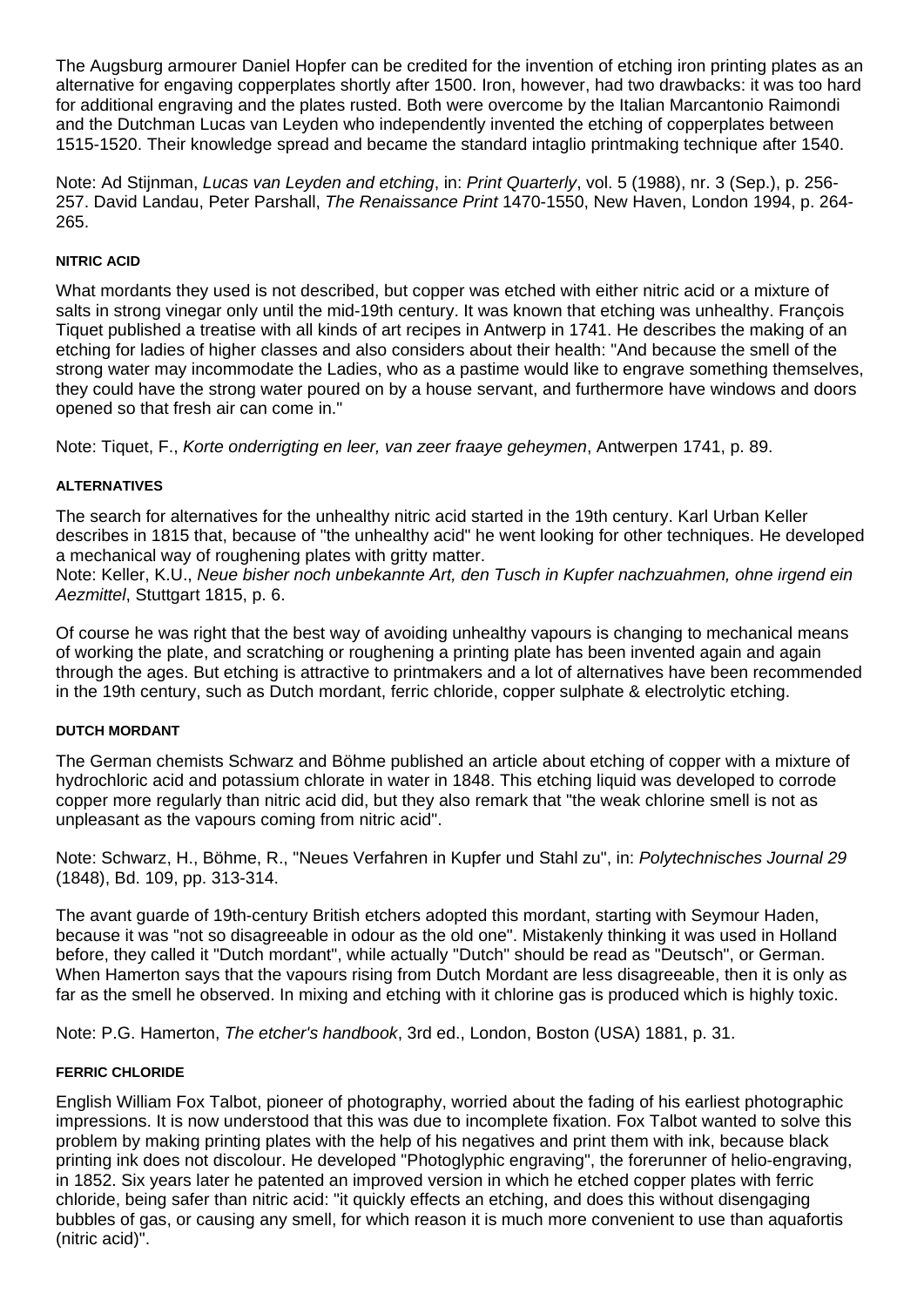Note: Improvements in the art of engraving. Patented in London, by William Henry Fox Talbot, April 21, 1858", in: *Journal of the Franklin Institute ...etc.* 57 (1859), pp. 193-197.

The latest development in etching with ferric is the addition of citric acid. This is the so called "Edinburgh etch", named like that by its inventor Friedhard Kiekeben in 1997 when working at Edinburgh Printmakers studio. Addition of citric acid prevents formation of a sediment in the grooves, a well-known disadvantage that was before overcome in the printing industry by the addition of hydrochloric acid. Washing the plate with a mixture of vinegar and kitchen salt in water after etching has the same effect.

Etching copper in ferric chloride is safer than in nitric acid, because no toxic gases are produced. However, you still need to be careful as the salt solution is also a strong acid (pH 1.5). Ferric should not be used for etching zinc or aluminium, this makes the bath bubble vehemently with drops of the mordant going airborne.

Note: Friedhard Kiekeben, New etching chemistry in: Keith Howard, *The contemporary printmaker: intagliotype & acrylic resist etching*, Rochester NY 2003, pp. 182-189.

#### **COPPER SULPHATE**

Zinc can be safely etched in a solution of copper sulphate in water. The reaction is calm and stable, pH 3.5, the temperature of the bath does not increase during etching as it does with nitric and no toxic gases are produced. A minute amount of hydrogen gas is given off, but this is not aggressive. According to Eva Figueras Ferrer it seems that Goya already etched zinc plates with copper sulphate, but it became obsolete again.

Note: Friedhard Kiekeben, "Perfect chemistry", in: *Printmaking Today*, Vol. 13 (2004), no. 2 (Summer), p. 22-23.

Etching with copper sulphate was (re)invented simultaneously by Nik Semenoff in Canada and Cedric Green in France. Both published about it in 1998. Green called the mordant "Bordeaux Etch", because "a copper sulphate solution is better known to vine growers, farmers and gardeners as Bordeaux mixture (Bouillie Bordelaise)", and also because he lives in the neighbourhood of Bordeaux. Semenoff and later Kiekeben also explain that aluminium and steel can be etched in a mixture of copper sulphate and kitchen salt, which the latter calls "Saline etch".

Note: Nik Semenoff, L.W. Bader, 'Intaglio etching on aluminum and zinc using an improved mordant', in: *Leonardo* 31 (1998), p. 133-138. Cedric Green, *Green prints: a handbook on some new methods for safe intaglio etching and metal plate printmaking*, Sheffield 1998. Ad Stijnman, 'Kopersulfaat voor zink: veilig, makkelijk en goedkoop etsen' in: *kM* 31 (1999), p. 30-32. Kiekeben, ibid. both.

#### **ELECTROLYTIC ETCHING**

In 1839, the same year that the Daguerreotype patent was published, also the technique of "galvanizing" was published, that is covering objects with metal by means of electricity. By turning the poles in the galvanizing bath metal can be removed and so plates can be etched with electricity. G. Osann (1842) recommended it to scientists as a simple way of producing themselves the images going with their articles. It is a clean technique, in the sense that only hydrogen gas is given off during the process, and used by 19th-century professional engravers for both intaglio and relief plates. Nik Semenoff, followed by the Americans Marion and Omri Behr and later Cedric Green revived electrolytic etching in the 1990s. Chattock (1886), p. 42: "Electro-etching has the advantage of being free from the exhalation of any deleterious gas, but the apparatus required ... is more cumbrous, and the process itself more complicated than is the case with the ordinary methods of biting, and it does not appear to have been adopted for artistic work to any considerable extent." Probably for the same reason also now it fails to become popular. Note: G.W. Osann, *Die Anwendung des hydroelektrischen Stromes als Aetzmittel*, Würzburg 1842. Richard Samuel Chattock, *Practical notes on etching*, 3rd ed., London 1886. Nik Semenoff, Christine Christos, "Using dry-copier toners and electro-etching on intaglio plates", in: *Leonardo*, vol. 24 (1991), no. 4, p. 389- 394. O.M. Behr, M.R. Behr, Etching and tone creation using low-voltage anodic electrolysis, in: Leonardo, vol. 26 (1993), no. 1, p. 51-55. "Intaglio without tears, Cedric Green reassesses old electrolytic plate-

making processes", in: *Printmaking Today*, vol. 7 (1998), nr. 1 (Spring), p. 25-27.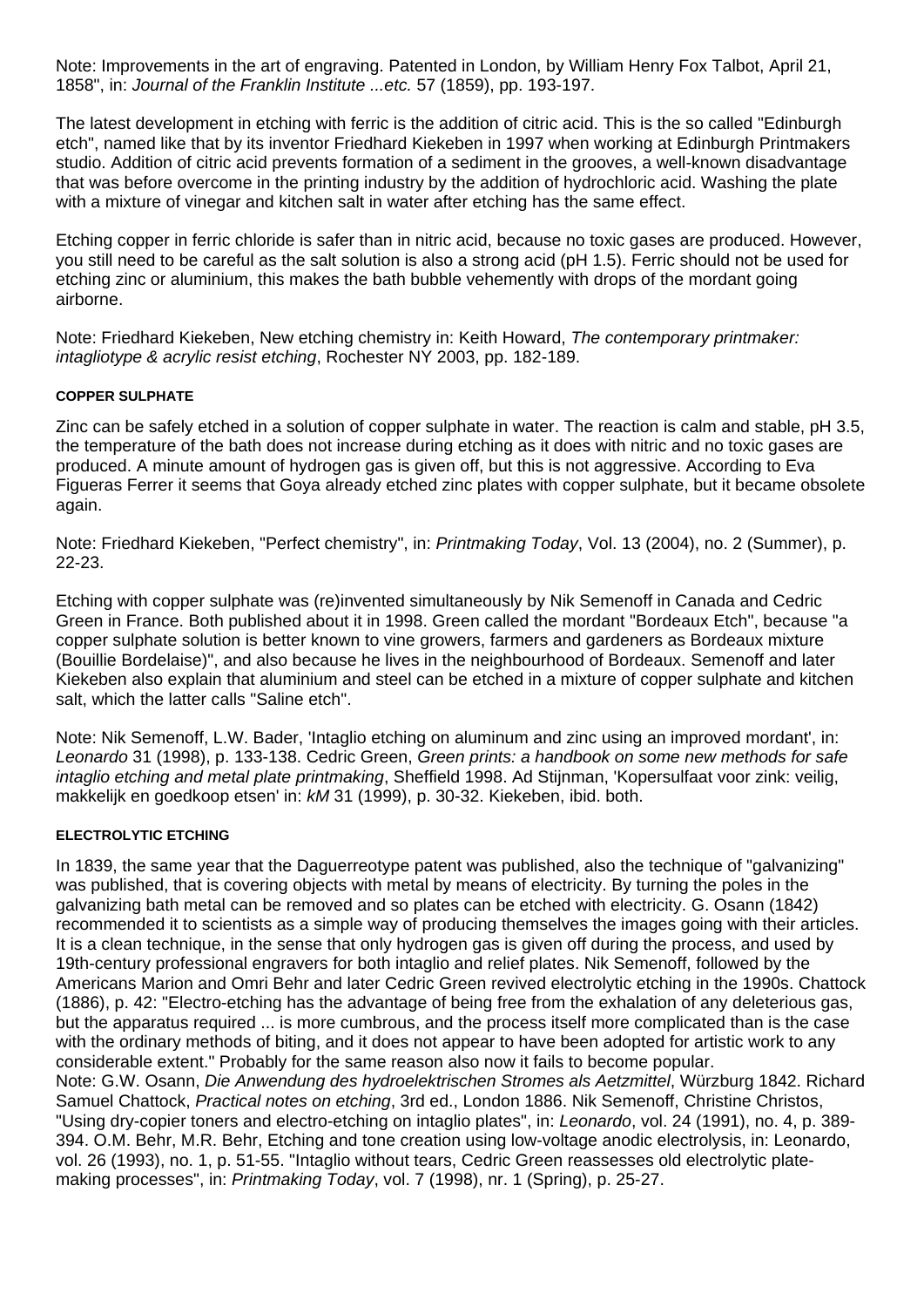#### **OTHER MORDANTS**

More alternative mordants have been invented in the 19th and the 20th century, but most of them turned out to be unhealty or too expensive. The main line in this development is always to be able to do the same corroding metal without unhealthy gasses or vapours getting airborne. From the print you can hardly see what chemical was used to bite the plate.

#### **COLLAGRAPH**

More effective to keep one's health is not to use an acid. The above-mentioned Keller already tells so and well-known are engraving, drypoint and mezzotint, all techniques for mechanically working the plate.

Another, presently popular manner is the "collagraph" technique. Norwegian artist Rolf Nesch started soldering bits of metal to a metal plate in order to create a relief, which he printed in intaglio, in the 1930s. After 1950 American printmakers started experimenting with pasting all kinds of materials to a base plate, while Glen Alps was the first to apply the term "collagraph" to these printing plates. French printmakers Henri Goetz and later Maurice Rousseau-Leurent developed "carborundum engraving". It is a kind of collagraph by which you paint with a mixture of glue and carborundum on a base plate and print it in intaglio.

They saw it as a technique next to the already existing techniques and not as to replace them. Safety was also not their issue, that notion was first expressed by Betty Winkler stating that "carborundum collagraph ... is non-toxic" (p. 1). The "non-toxic" is not completely true as volatile solvents evaporate from the glue in drying.

Note: John Ross, Clare Romano, *The complete printmaker*, New York: The Free Press; London: Collier-Macmillan, cop. 1972. Henri Goetz, *Gravure au carborundum, nouvelle technique de l'estampe en taille douce*, Paris 1969. Maurice Rousseau-Leurent, *La Gravure au carborundum - carborundum engraving* Villefranche-sur-mer 1991. Betty Winkler, *Carborundum collagraph printmaking*, New York 1995.

More sophisticated ways for creating printing plates by building up layers on a base plate are invented in the 19th century. A copper plate was painted by some substance, covered with graphite and next electroplated. The whole could be printed in intaglio and was known under such names as 'electrotint', 'galvanography', Herkomer-type' or 'spongotype'. One wonders if these techniques will also be picked up and revived now, as they allow the painter a free hand of work & are quite safe to use.

Note: T. Sampson, *Electrotint*, London 1842. Cedric Green, *Green prints: a handbook on some new methods for safe intaglio etching and metal plate printmaking*, 4th ed., Sheffield 1999, p. 46 referring to Charles V. Walker, *Electrotype manipulation part 2*, 19th ed., London 1855, paragraph 173. Hubert Herkomer, *Etching and mezzotint engraving*, London, New York 1892, p. 106.

#### **ACRYLIC GROUNDS**

The classical etching ground is a mixture of pine-resin, asphaltum and bees-wax. It is shaped into balls, cakes or rods, hence its name "ball ground". For use the printing plate is heated, a little ground is melted onto it and spread over the plate with a feather, a dabber or a roller. It is also possible to dissolve this ground in a volatile solvent, after evaporation the ground is solid. The vapours of the solvents released in drying are harmful to brains and nerve system, see the paragraph on VCA.

One of the forerunners in the development of acrylic etching grounds is the American Mark Zaffron around 1995. Others experimented with commercially available acrylic binders, floor varnishes and acrylic relief printing inks. The idea behind using acrylic grounds is not exactly clear. It is said that they replace liquid classical ground with their aggressive volatile solvents. Another argument is that the asphaltum in the classical gorund is carcinogenic. So it is, if you eat it or rub your skin with it regularly. But when rolling up ball ground onto a heated plate it should not smoke or burn, melting is enough and that is harmless. The other way around, liquid acrylic grounds contain a few percent of paint thinner and ammonia. These evaporate during drying and even more when the grounds are "baked" to harden them. Only few people comment on that, most people seem to take for granted that acrylics are "safe", which they are not.

Note: Mark Zaffron, Zacryl etching systems. New materials for safe intaglio printmaking, in: *Printmaking today* 5 (1996), No. 1 (Spring), pp. 27. For acrylics see the books in the list of reference literature.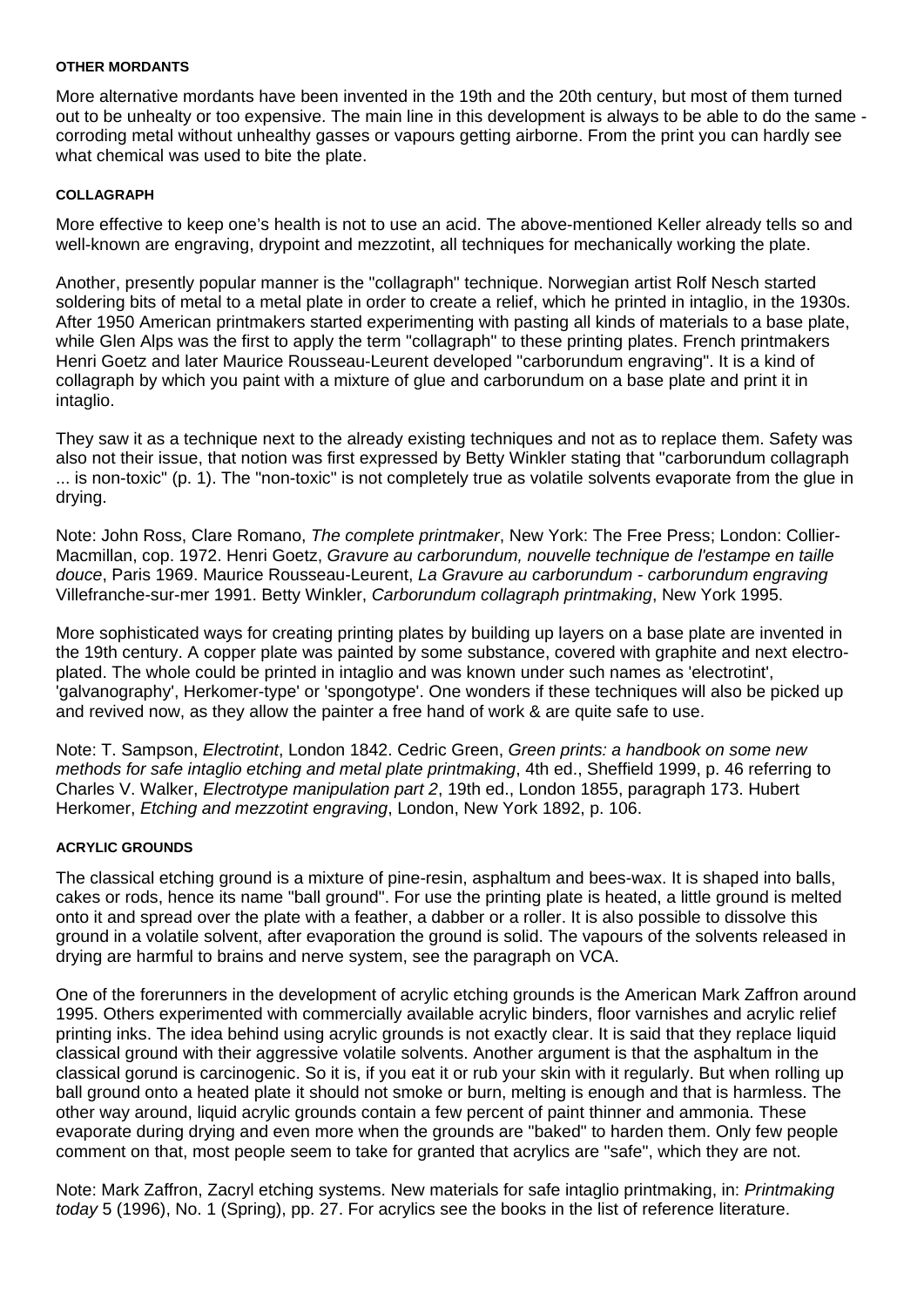#### **PHOTOPOLYMER FILMS**

Mark Zaffron began experimenting with light sensitive polymer films which were used in the production of computerchips in 1993. The films are stuck on a surface, such as a copper or zinc plate, exposed and thereafter the non-hardened parts are washed out. The film stays on the plate and can be printed in relief or intaglio.

Australian Keith Howard had been working on less toxic light sensitive films for printing plates. He and Zaffron contacted in 1994, and Zaffron explained about light-sensitive polymer films. Howard immediately began experimenting with them. The first type was called "ImageOn" and was still toxic, later thinner and more sensitive foils were developed ("ImageOn Ultra", "Photec", "Blue Shot"). Basically, impressions from these films are reproductions of the negatives or positives with which they are produced. However, it is also possible to work directly into the film, which gives typical effects. Further etching of the metal support is also possible.

Note: Mark Zaffron, 'Photopolymer films; a safer & more versatile photo-resist for intaglio', in: *California printmaker*, (1995) (April), p. (...). Keith Howard, *The contemporary printmaker: intaglio-type & acrylic resist etching*, Rochester NY 2003. Henrik Bøegh, *Handbook of non-toxic intaglio : acrylic resists, photopolymer film & solar plates, etching,* Copenhagen 2003.

#### **PHOTOPOLYMER PLATES**

Parallel to the photopolymer films is the development of the photo-polymer plates. Flexography plates covered with light-sensitive polymer layers which could be washed out with water were available from around 1980. American Dan Welden started experimenting with these kinds of plates for use in intaglio printing then. He introduced them in Australia in 1992 where they were coined "solarplates". Simultaneously Danish printmaker Eli Ponsaing started working with another type of photopolymer plate. Both types can be printed as an etching, but also as a lithograph. Planographic printing, but then without water, is possible because the silicons repel oil-based ink. See the paragraph on Lithography.

Photopolymers do not produce unhealthy vapours, but care should be taken not to touch the material with bare hands, as they contain reactive chemicals. Scratching or gouging lines into these plates allow for additional structures.

Note: Eli Ponsaig, 'Photopolymer printing plates', in: *Printmaking Today* 4 (1995), p. 33. Dianne Longley, Pauline Muir, 'Solarplate printmaking', in: *Printmaking Today*, vol. 5 (1996), No. 4 (Winter). Taneli Eskola, Kari Holopainen, *Gravure. Polymer photogravure, a new method for photographers and graphic artists*, Helsinki 1996. Dan Welden, Pauline Muir, *Printmaking in the Sun: an artist's guide to making professionalquality prints using the solarplate method*, New York 1997. Dianne Longley, *Printmaking with photopolymer plates: a new, safe, versatile printmaking technique for artists and students*, Adelaide 1998. Carla Neis, 'Chemical reactions [letter to the editor]', in: *Printmaking Today*, vol. 12 (2003), No. 4 (Winter), p. 4.

#### **LITHOGRAPHY**

Silicons repelling oil-based inks was also used to effect by Nik Semenoff when he invented "waterless lithography" in the early 1990s. He manually covers his plates with a layer of silicon polymer, inks and prints the images as a lithograph, but no water is needed. Semenoff uses an emulsion ink he produces himself, which dissolves in water. This allows for a clean-up of plates and tools with water only. Other planographic kinds of plate materials, such as Pronto plates are becoming available gradually.

Note: Nik Semenoff, 'Waterless lithography', in: *Printmaking Today*, vol. 4 (1995), nr. 1 (Spring), p. 22-24, nr. 2 (Summer), p. 26-27, nr. 3 (Autumn), p. 26-29, nr. 4 ( Winter), p. 32-33. George F. Roberts, 'Non-toxic polyester plate lithography', in: *Printmaking Today*, vol. 7 (1998), nr. 3 (Autumn), p. 28-29.

Lithographic stones and plates are cleaned with a Vegetable Cleaning Agent in studios in the Netherlands, Germany, Canada and the USA. See the paragraph on VCA. VCA is an non-volatile alternative for lithothine and similar solvents. Cleaning lithographic stones and plates with VCA goes exactly the same as with traditional solvents. Advantages are that VCA is not volatile and fouling of the stone does not happen. This allows for classical lithography, but without volatile solvents.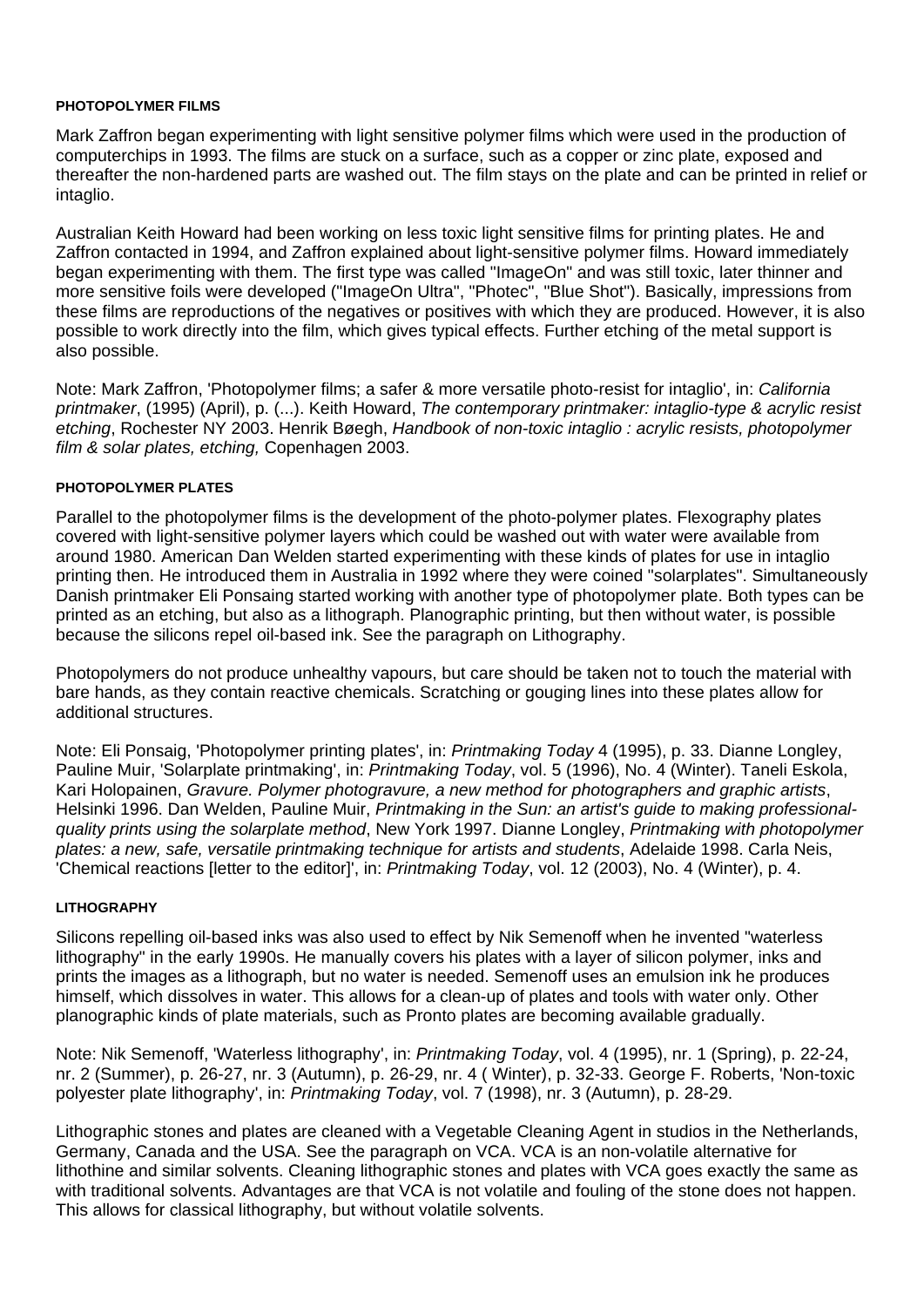Note: Sytze Folkertsma, Peter Sincovitz and Ad Stijnman, 'Cleaning printing plates and brushes with VCA', in: *Printmaking Today*, vol. 5 (1996), nr. 1 (Spring), p. 25-26.

## **SCREENPRINTING**

Most screenprinting inks are waterbased now. Developed in the 1970s they have been commercially available since around 1980. Waterbased screenprinting inks contain a small percentage of volatile organic solvents, so exhaust hoods, strong ventilation and goggles are necessary during printing. The inks can be mixed with acrylic paint, or you can print with acrylic paint mixed with a retarder. "Solvent-inks" are still used for printing plastics or thin paper, which is not possible with water-based inks.

Printmakers also sometimes use UV-inks. Their advantages are that they do not contain volatile solvents and dry slower or not at all, allowing for printing sharp details in edition. Disadvantage is that for drying the impressions, strong ultra violet radiation is needed. The printing industry uses drying tunnels through which the printed material is moved. A small drying machine may be used in a studio. This, however, always leaks ionised air and UV radiation, both being rather unhealthy for the pirntmaker, while UV degrades paper and colours.

Cleaning of the screens can be done with mild lyes, low-volatile paint thinners, and there are esters which probably do not produce harmful vapours. The most artistic innovations are that waterbased inks can print sharper details and thinner layers than solvent inks. Because waterbased inks are more liquid and dry slower the mesh of the screen can be finer.

Note: Robert Adam, Carol Robertson, *Screenprinting, the complete water-based system*, London 2003.

## **PRINTING INKS**

Some remarks have been made about printing inks in the above paragraphs, such as Semenoff's emulsion inks for lithography, the waterbased and UV inks for screenprinting. Waterbased relief printing inks are already used in the 8th century in China and oil-based printing inks for printing textile from woodblocks developed in Europe from the 12th century. Still, inks made with gelatine as a binder kept being used for printing woodblocks by dominotiers and water-based relief printing inks have always been in use. Story goes that the earliest engravings were printed with water-based inks, but details fail.

The base of relief, intaglio and lithographic printing inks has always been linseed oil varnish ground with pigment. Cleaning them off typeface was done with boiling lye, cleaning copper plates was done by rubbing the plates with olive oil and running them through the press once more to get the ink out of the grooves and rubbing them with bread crumbs. Alois Senefelder, inventor of lithography, used turpentine. This lasted until about the mid-19th century. Turpentine was produced in large quantities in North Carolina, USA, then, due to which it became cheap enough to be used for cleaning. The American Civil War (1861-1865) interupted the trade, prices increased and alternatives were found derived from mineral oils, which kept being in use since then.

Note: [Short editorial on Naphta from mineral oil], in: *Laurens Coster*, vol. 4 (1861), p. 371.

In industrial intaglio printing volatile solvents were introduced in the inks to increase drying time. For economic and health reasons alternatives for these "evil smelling inks" were sought by developing waterbased inks by the German printing ink firm Hartmann, shortly before 1914. Results were poor and there was no continuation.

Note: *Druckfarben : ihre Erzeugung und Verwendung*, Ammendorf bei Halle-Saale 1914.

Eighty years later new attempts were made for manual intaglio printing ink ('Createx', 'Green Drop'), but results were not particularly convincing. Akua-Kolor, New York, producers of water-based monotype inks, supply their water-based intaglio inks since 2001. These are especially developed for the printing of polymer films and plates. The pigments in these inks are very fine grained and the binder is an oil emulsified with a gum in water. It prints the shallow structures of polymer films well, but gives a lot of plate tone with metal plates. After printing the plates can be cleaned with water and detergent.

Disadvantages are that after some months the originally paste-like ink in the can turns liquid. This is because the emulsion falls apart, the gum-water separating from the oil, a common phenomenon with